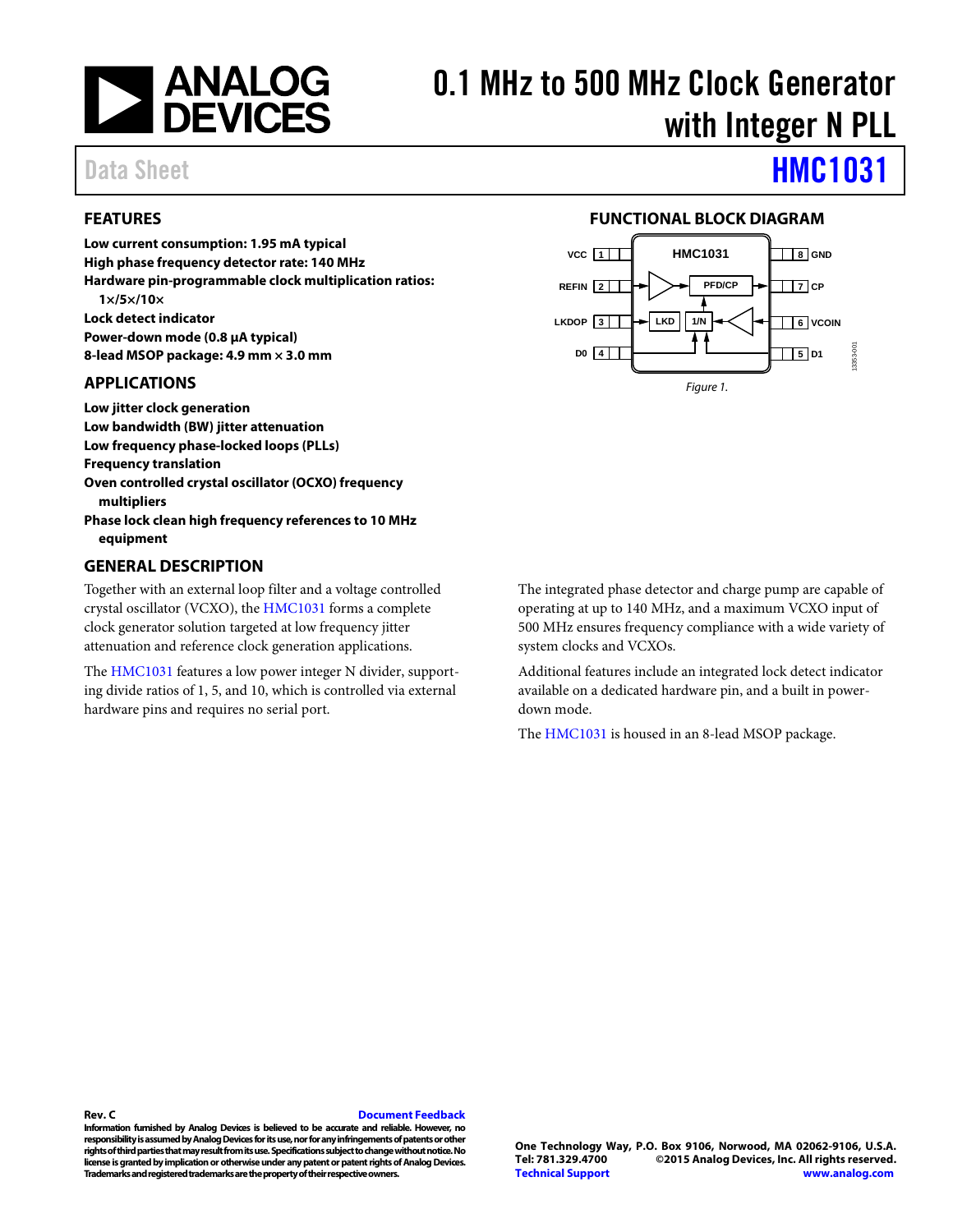## TABLE OF CONTENTS

## <span id="page-1-0"></span>**REVISION HISTORY**

## **10/15—v02.0215 to Rev. C**

This Hittite Microwave Products data sheet has been reformatted to meet the styles and standards of Analog Devices, Inc.

| Changed MS8E to MSOP and VCO Input to VCOIN  Throughout    |  |
|------------------------------------------------------------|--|
|                                                            |  |
|                                                            |  |
| Deleted GND Interface Schematic; Renumbered Sequentially 7 |  |
|                                                            |  |
|                                                            |  |
|                                                            |  |
|                                                            |  |
|                                                            |  |

| Using VCOs/VCXOs with Negative Tuning Slope  10 |
|-------------------------------------------------|
|                                                 |
|                                                 |
|                                                 |
|                                                 |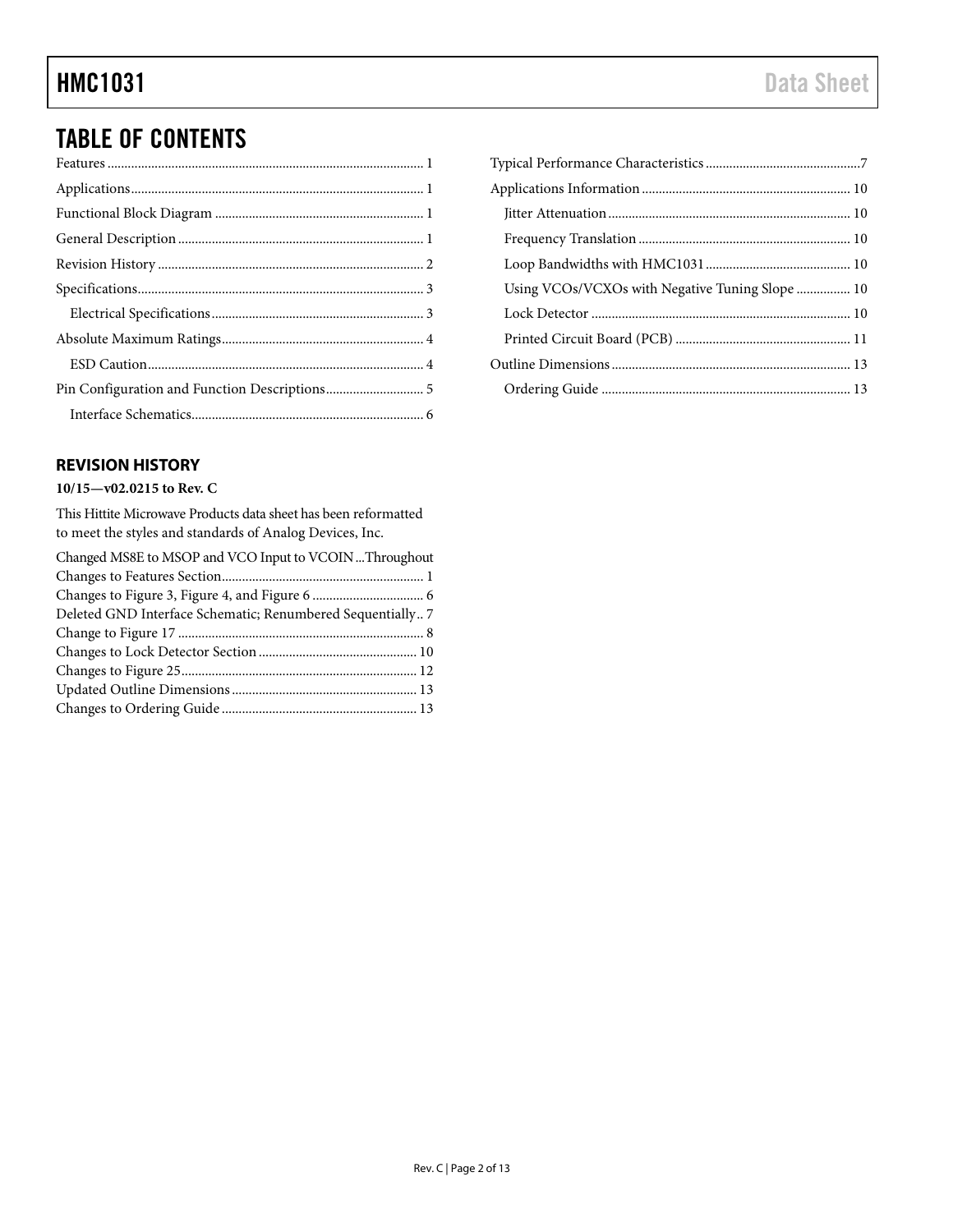## <span id="page-2-0"></span>SPECIFICATIONS **ELECTRICAL SPECIFICATIONS**

<span id="page-2-1"></span> $T_A = 25^{\circ}$ C, VCC = 3.3 V, unless otherwise specified.

| Table 1.                                                     |                                                                                                                                                                  |        |                          |        |                |
|--------------------------------------------------------------|------------------------------------------------------------------------------------------------------------------------------------------------------------------|--------|--------------------------|--------|----------------|
| <b>Parameter</b>                                             | <b>Test Conditions/Comments</b>                                                                                                                                  | Min    | <b>Typ</b>               | Max    | Unit           |
| POWER SUPPLY VOLTAGE                                         |                                                                                                                                                                  | 2.7    | 3.3                      | 3.5    | $\vee$         |
| <b>OPERATING TEMPERATURE</b>                                 |                                                                                                                                                                  | $-40$  | $+27$                    | $+85$  | $\overline{C}$ |
| FREQUENCY <sup>1</sup>                                       |                                                                                                                                                                  |        |                          |        |                |
| Reference Input <sup>2</sup>                                 |                                                                                                                                                                  |        |                          | 140    | MHz            |
| VCO Input                                                    |                                                                                                                                                                  |        |                          | 500    | <b>MHz</b>     |
| <b>CHARGE PUMP</b>                                           |                                                                                                                                                                  |        |                          |        |                |
| Current                                                      |                                                                                                                                                                  |        | 50                       |        | μA             |
| Output Range <sup>3</sup>                                    |                                                                                                                                                                  |        | 0.2 to VCC $-0.4$        |        | $\vee$         |
| <b>INPUT</b>                                                 |                                                                                                                                                                  |        |                          |        |                |
| Voltage Swing (Reference and<br>$VCOIN$ Inputs) <sup>1</sup> | Externally ac-coupled to the chip <sup>2</sup>                                                                                                                   | 0.1    |                          | 3.5    | $V p-p$        |
| REFIN, VCOIN DC Bias                                         | $0.5 \times$ VCC approximately                                                                                                                                   |        | 1.65                     |        | V              |
| Duty Cycle                                                   |                                                                                                                                                                  | 40     |                          | 60     | $\%$           |
| Impedance at 50 MHz                                          | Applicable to REFIN and VCOIN pins                                                                                                                               |        | 3600   4                 |        | $\Omega$   pF  |
| <b>DIVIDE RATIOS</b>                                         | VCO/VCXO feedback divider                                                                                                                                        |        | 1/5/10                   |        |                |
| FIGURE OF MERIT (FOM) <sup>4</sup>                           |                                                                                                                                                                  |        |                          |        |                |
| Floor                                                        | Divide by 10                                                                                                                                                     | $-212$ | $-208$                   | $-204$ | dBc/Hz         |
| Flicker                                                      |                                                                                                                                                                  | $-254$ | $-252$                   | $-248$ | dBc/Hz         |
| PHASE AND FLICKER NOISE                                      |                                                                                                                                                                  |        |                          |        |                |
| Flicker Noise (PNFLICK)                                      | $PN_{FILCK}$ = Flicker FOM + 20log( $f_{VCKO}$ ) – 10log( $f_{OFFSET}$ ),<br>where $f_{V(XO)}$ is the VCXO frequency and $f_{OFFSET}$ is<br>the offset frequency |        | Determined by<br>formula |        |                |
| Phase Noise Floor (PN <sub>FLOOR</sub> )                     | $PN_{FIOOR}$ = Floor FOM + 10log( $f_{PD}$ ) + 20log( $f_{VCKO}/f_{PD}$ ),<br>where $f_{\text{PD}}$ is the phase detector frequency                              |        | Determined by<br>formula |        |                |
| <b>CURRENT</b>                                               |                                                                                                                                                                  |        |                          |        |                |
| Supply <sup>5</sup>                                          | 100 MHz reference = VCXO, VCC = $3.3$ V                                                                                                                          |        | 1.95                     |        | mA             |
| Power-Down <sup>6</sup>                                      | $VCC = 3.0 V$ , $25^{\circ}C$ , $D0 = 0$ , $D1 = 0$                                                                                                              |        | 0.05                     |        | μA             |
|                                                              | $VCC = 3.3 V, 85^{\circ}C$                                                                                                                                       |        | 0.8                      |        | μA             |
|                                                              | $VCC = 3.6 V, 85^{\circ}C$                                                                                                                                       |        | 1                        |        | μA             |
| <b>LOCK DETECT OUTPUT CURRENT</b>                            | <b>CMOS output level</b>                                                                                                                                         |        |                          | 3      | mA             |

<sup>1</sup> The REFIN and VCOIN inputs must be ac-coupled to th[e HMC1031.](http://www.analog.com/hmc1031?doc=hmc1031.pdf) The peak input level must not exceed VCC + 0.4 V with respect to GND.

<sup>2</sup> The lower limit of operation, 0.1 MHz, is limited by off chip ac coupling. Select the size of the ac coupling capacitor such that the impedance, relative to the 3.6 kΩ input impedance of the device and any termination impedances on the evaluation board (50  $\Omega$  by default), is insignificant.

<sup>3</sup> The PLL may lock in the voltage range of 0.2 V to VCC − 0.4 V. However, the charge pump gain may be reduced. Se[e Figure 14](#page-7-0) for charge pump compliance.

<sup>4</sup> Se[e Figure 20](#page-8-0) an[d Figure 21](#page-8-1) for additional flicker FOM and floor FOM data, respectively.

<sup>5</sup> Se[e Figure 17](#page-7-1) for additional supply current data. Base frequency: 100 MHz; base VCC: 3.3 V, 0.8 mA/V to 1 mA/V; base phase frequency detector (PFD) current: 1.8 mA, 8 μA/MHz; base divider current: 1.15 mA, 15 μA/MHz. For example, the device current for a 10 MHz reference and 50 MHz VCO at 3.0 V VCC can be calculated as: ΔPFD current = (10 − 100) × (8 × 10−6) = −0.72 mA, ΔDIV current = (50 − 100) × (15 × 10−6) = −0.75 mA, device current = (1.8 − 0.72) + (1.15 − 0.75) = 1.48 mA at 3.3 V VCC. At 3 V, the VCC device current is approximately: 1.48 – (0.85 × 10<sup>-3</sup>) × (3.3 – 3.0) = 1.225 mA.

<sup>6</sup> In power-down mode, the REFIN/VCOIN inputs and charge pump outputs are tristated. The power-down leakage current is measured without any signal applied to th[e HMC1031.](http://www.analog.com/hmc1031?doc=hmc1031.pdf)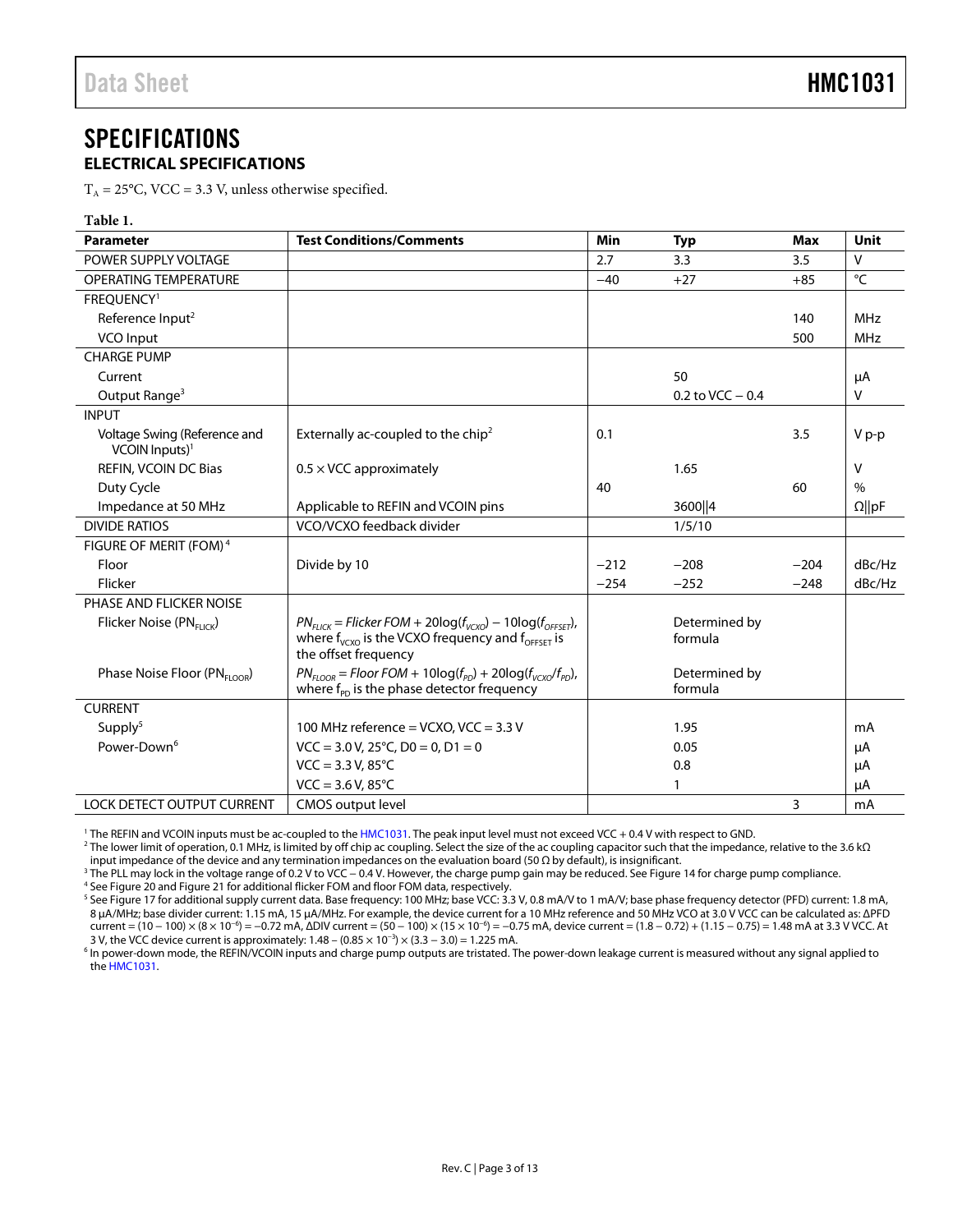## <span id="page-3-0"></span>ABSOLUTE MAXIMUM RATINGS

#### **Table 2.**

| <b>Parameter</b>                                | Rating                              |
|-------------------------------------------------|-------------------------------------|
| VCC to GND                                      | $-0.3 V$ to $+3.6 V$                |
| D0, D1 Pins to GND                              | $-0.3$ V to $+3.6$ V                |
| Maximum REFIN Input Voltage                     | $VCC + 0.4 V$                       |
| Maximum VCOIN Input Voltage                     | $VCC + 0.4V$                        |
| <b>Maximum Junction Temperature</b>             | 125°C                               |
| Maximum Peak Reflow Temperature (MSL1)          | $260^{\circ}$ C                     |
| Storage Temperature Range                       | $-65^{\circ}$ C to $+150^{\circ}$ C |
| Operating Temperature Range                     | $-40^{\circ}$ C to $+85^{\circ}$ C  |
| <b>Thermal Resistance</b>                       | $0.2^{\circ}$ C/mW                  |
| Reflow Soldering                                |                                     |
| Peak Temperature                                | $260^{\circ}$ C                     |
| Time at Peak Temperature                        | 40 sec                              |
| <b>ESD Sensitivity (Human Body Model (HBM))</b> | Class <sub>2</sub>                  |

Stresses at or above those listed under Absolute Maximum Ratings may cause permanent damage to the product. This is a stress rating only; functional operation of the product at these or any other conditions above those indicated in the operational section of this specification is not implied. Operation beyond the maximum operating conditions for extended periods may affect product reliability.

### <span id="page-3-1"></span>**ESD CAUTION**



ESD (electrostatic discharge) sensitive device. Charged devices and circuit boards can discharge without detection. Although this product features patented or proprietary protection circuitry, damage<br>may occur on devices subjected to high energy ESD. Therefore, proper ESD precautions should be taken to avoid performance degradation or loss of functionality.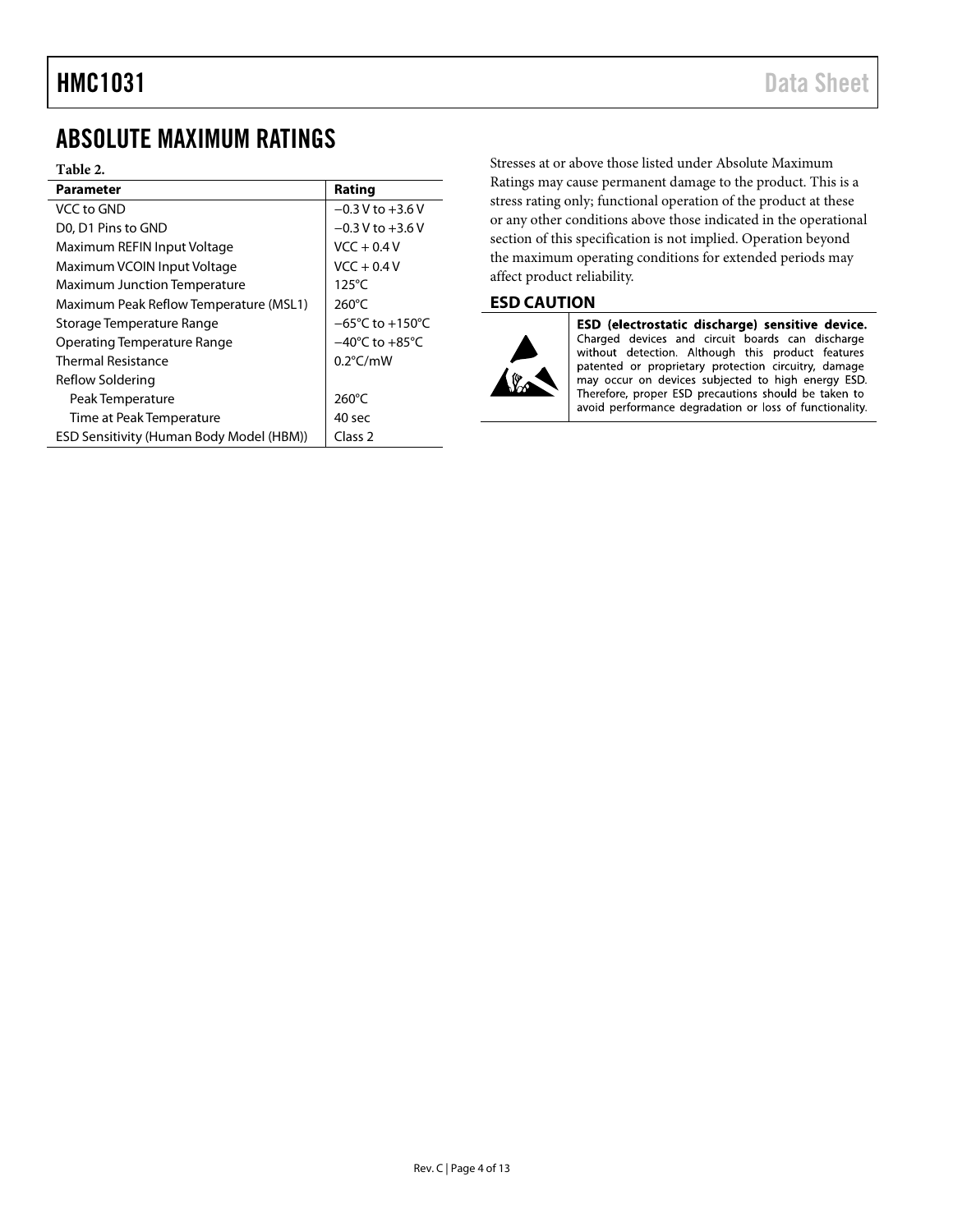## <span id="page-4-0"></span>PIN CONFIGURATION AND FUNCTION DESCRIPTIONS



*Figure 2. Pin Configuration*

### **Table 3. Pin Function Descriptions**

| Pin No. | <b>Mnemonic</b>                 | <b>Description</b>                                                                                                              |
|---------|---------------------------------|---------------------------------------------------------------------------------------------------------------------------------|
|         | <b>VCC</b>                      | Supply Voltage (3.3 V Typical).                                                                                                 |
|         | REFIN                           | Reference Input. REFIN is an externally ac-coupled reference frequency input.                                                   |
|         | <b>LKDOP</b>                    | Lock Detect Output, CMOS Drive.                                                                                                 |
| 4, 5    | D <sub>0</sub> , D <sub>1</sub> | Integer N Division Ratio Selection. D0 and D1 are the CMOS inputs used to specify the integer N division ratio.<br>See Table 4. |
| 6       | <b>VCOIN</b>                    | Voltage Controlled Oscillator Input. VCOIN is an ac-coupled VCO/VCXO input.                                                     |
|         | <b>CP</b>                       | Charge Pump Output.                                                                                                             |
| 8       | <b>GND</b>                      | Ground.                                                                                                                         |

#### <span id="page-4-1"></span>**Table 4. Frequency Multiplication Truth Table**

| D <sub>0</sub> | D <sub>1</sub> | PLL Feedback Division Ratio (N) <sup>1</sup> |
|----------------|----------------|----------------------------------------------|
|                | u              | Power-down mode                              |
|                | 0              | Divide by 1                                  |
|                |                | Divide by 5                                  |
|                |                | Divide by 10                                 |

<sup>1</sup> Set by SW1 in the evaluation PCB schematic (se[e Figure 24\)](#page-11-0).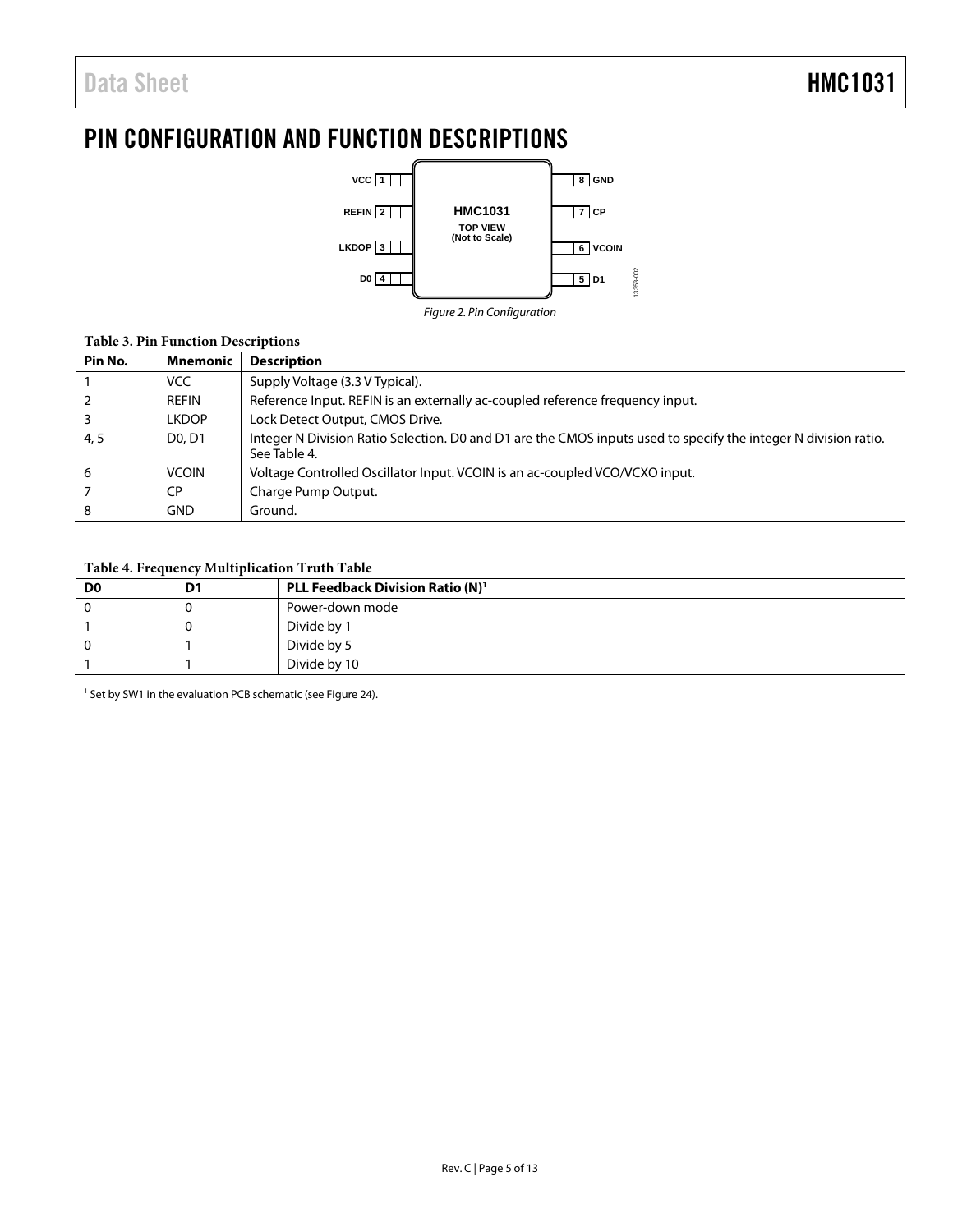## <span id="page-5-0"></span>**INTERFACE SCHEMATICS**







*Figure 4. LKDOP Interface Schematic*



*Figure 5. D0, D1 Interface Schematic*



*Figure 6. VCOIN Interface Schematic*



*Figure 7. CP Interface Schematic*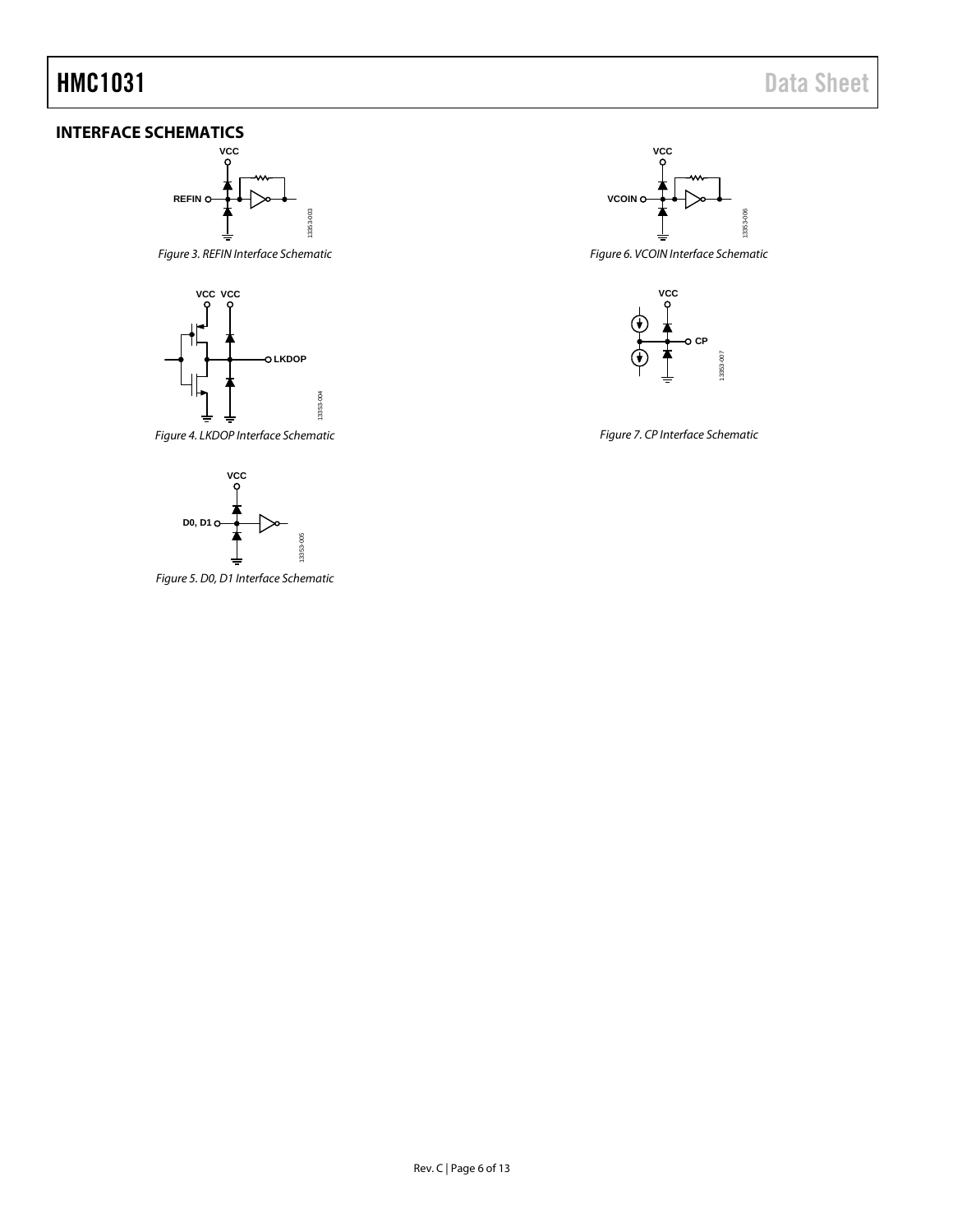## <span id="page-6-0"></span>TYPICAL PERFORMANCE CHARACTERISTICS

 $T_A = 25^{\circ}$ C, VCC = 3.3 V, unless otherwise specified.







Figure 9. 10 MHz to 100 MHz with Very Noisy Reference Phase Noise; Loop Filter Value:  $C8 = 4.7$  nF, R7 = 1.2 k $\Omega$ ,  $C9 = 62$  µF; Loop Filter BW = 8 Hz; VCXO = 100 MHz Crystek CVHD-950







Figure 11. 10 MHz to 50 MHz with Noisy Reference Phase Noise; Loop Filter Value: C8 = 220 nF, R7 = 3.3 k $\Omega$ , C9 = 2.2  $\mu$ F, Loop Filter BW = 50 Hz, VCXO = Bliley V105ACACB, 50 MHz



Figure 12. Typical Closed-Loop Phase Noise[, HMC1031 a](http://www.analog.com/hmc1031?doc=hmc1031.pdf)s Jitter Attenuator, Loop BW = 100 Hz; Refer to Loop Filter Configuration 2 i[n Table 5](#page-11-1) 



Figure 13. Frequency Error During Lock Time for Divide by 5; 10 MHz Input; 50 MHz Output; Loop Bandwidth = 100 Hz; Refer to Loop Filter Configuration 2 i[n Table 5](#page-11-1)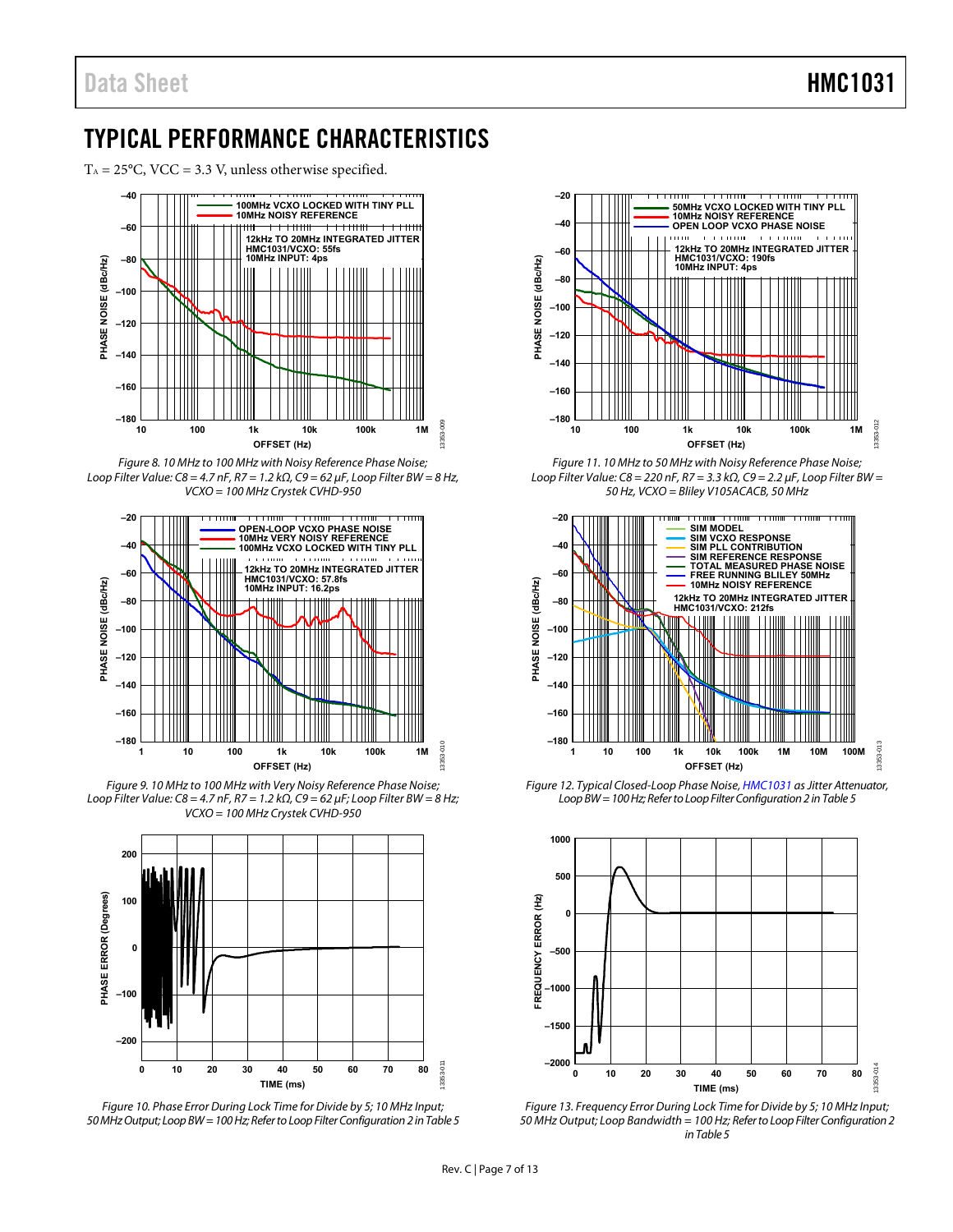

<span id="page-7-0"></span>Figure 14. Typical Source and Sink Current vs. Charge Pump Output Voltage









<span id="page-7-1"></span>Figure 17. Current vs. Supply Voltage, Different Configurations





Figure 19. VCOIN Input Voltage Swing vs. Input Frequency; Maximum Frequency Is Guaranteed in the Recommended Region of Operation Across Temperature and Process Variation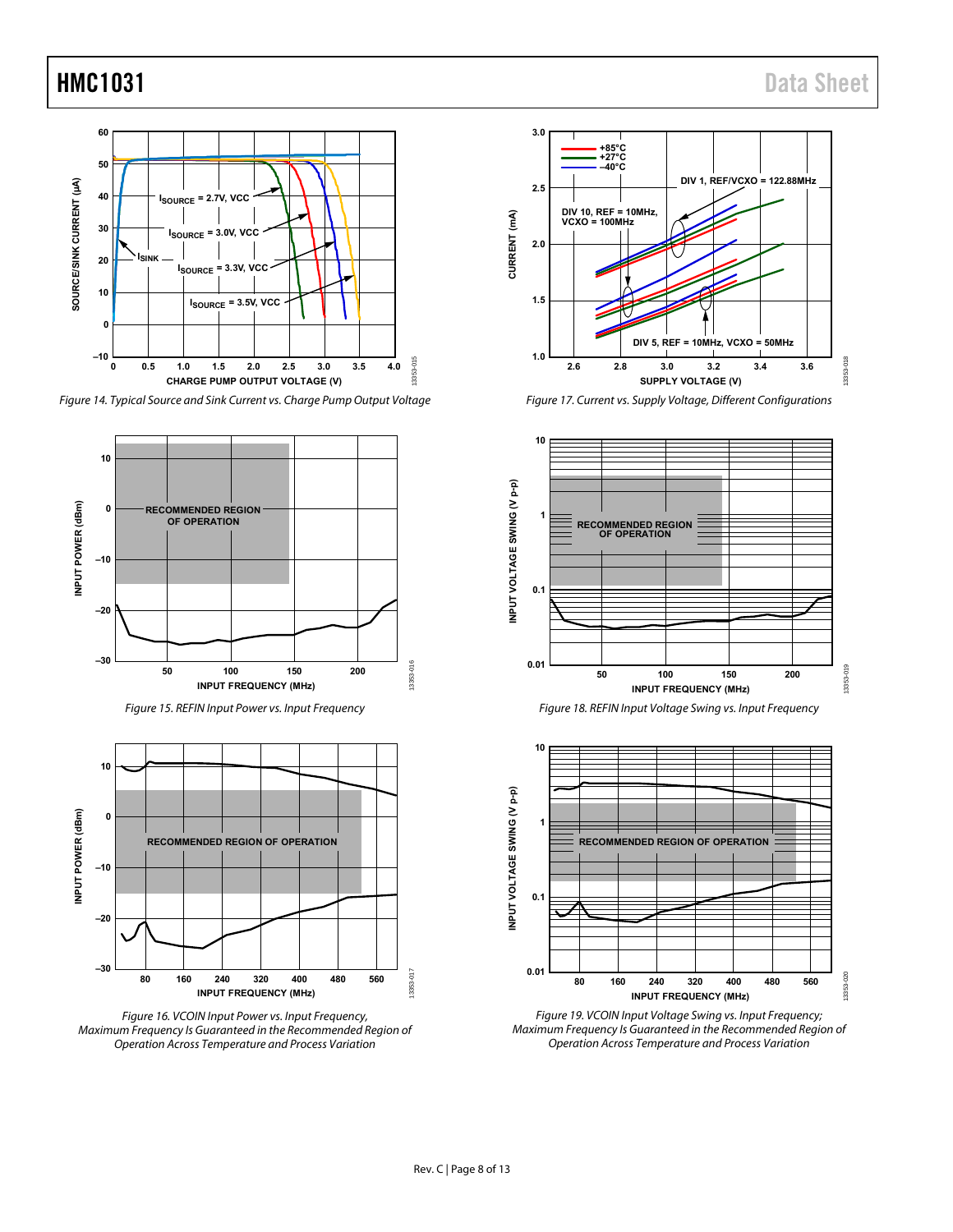## Data Sheet **HMC1031**

<span id="page-8-0"></span>

<span id="page-8-1"></span>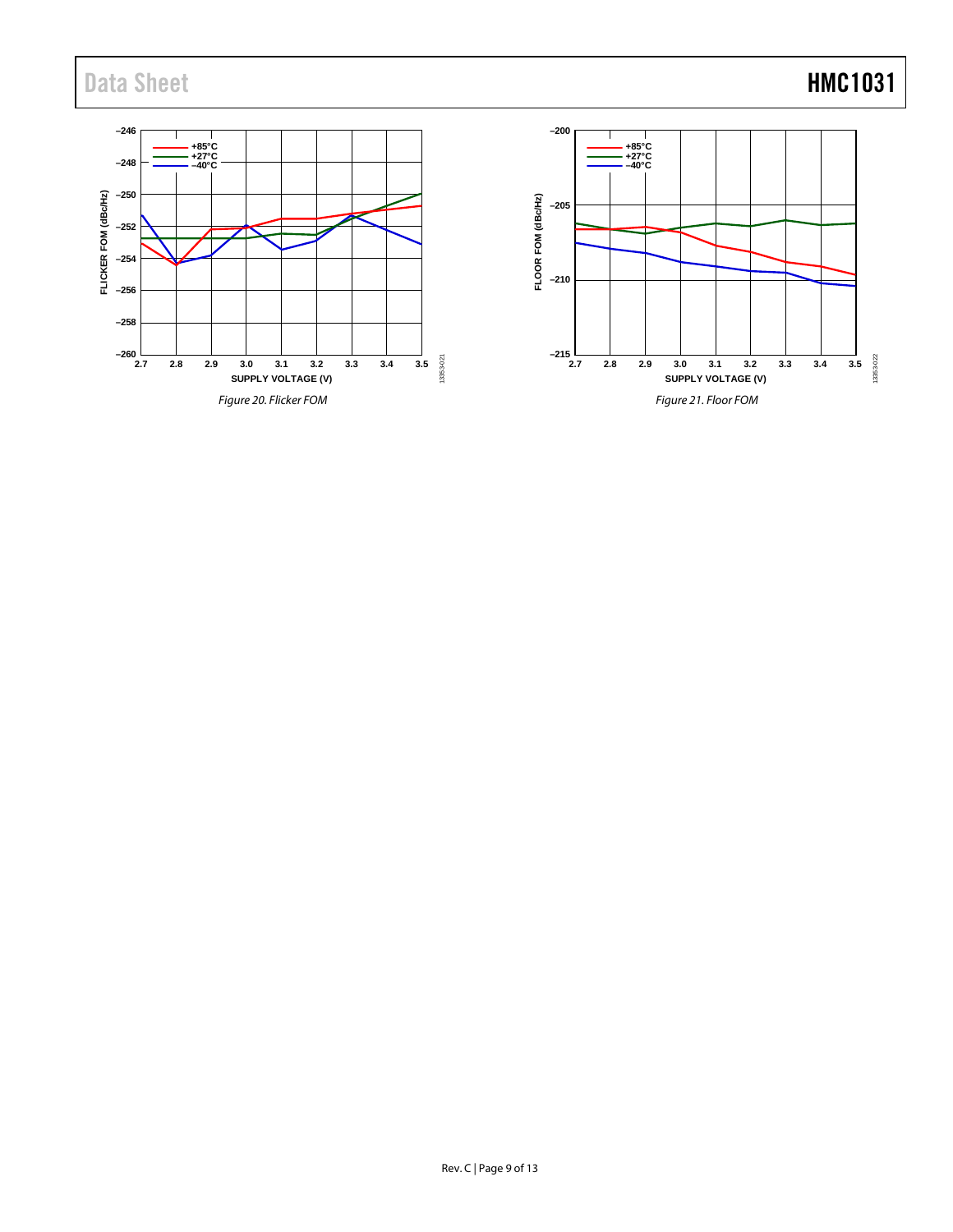## <span id="page-9-0"></span>APPLICATIONS INFORMATION



## <span id="page-9-1"></span>**JITTER ATTENUATION**

In some cases, reference clocks to the system may come from external noisy sources with high jitter. The [HMC1031](http://www.analog.com/hmc1031?doc=hmc1031.pdf) can be used to attenuate this incoming jitter and distribute a clean clock in the system. In such a scheme, a narrow loop filter is selected for th[e HMC1031.](http://www.analog.com/hmc1031?doc=hmc1031.pdf) The device frequency locks to the external VCXO, but the reference jitter is attenuated as defined by the set loop filter bandwidth. The final output frequency and phase noise characteristics outside the loop bandwidth is defined by the phase noise characteristics of the VCXO used. A low jitter clock reference yields better clocking performance and better LO performance of the RF PLL VCOs, and improves the SNR performance of analog-to-digital converters (ADCs) and digital-to-analog converters (DACs).

## <span id="page-9-2"></span>**FREQUENCY TRANSLATION**

The reference clock in a test and measurement system or a communications system is often a high accuracy OCXO with excellent long-term stability. In some applications, the OCXO frequency must be multiplied up to a higher rate to drive the primary clock inputs in a system. Th[e HMC1031](http://www.analog.com/hmc1031?doc=hmc1031.pdf) offers a very low power, small package and high performance method to multiply its incoming frequency in  $1\times$ , 5 $\times$ , and  $10\times$  rates. Such multiplication is required because the higher reference clocks improve phase noise, ADC/DAC signal-to-noise ratio (SNR), clock generator jitter, and PHY bit error rates (BERs). In this scheme, the [HMC1031](http://www.analog.com/hmc1031?doc=hmc1031.pdf) can be connected to an external low cost VCXO (for example, at 50 MHz or 100 MHz), and lock this external VCXO to the excellent long-term stability of the OCXO.

### <span id="page-9-3"></span>**LOOP BANDWIDTHS WITH [HMC1031](http://www.analog.com/hmc1031?doc=hmc1031.pdf)**

In typical jitter attenuation applications, an incoming reference clock is frequency locked with a narrow PLL loop bandwidth such that its incoming noise is filtered out by the PLL and VCXO combination. The out of band phase noise of the PLL follows the VCXO that it is locked to. A narrow PLL loop bandwidth ensures that the output jitter is determined by the VCXO (or any other type of high quality factor VCO) and not affected by the spectral noise of the incoming clock beyond the set loop bandwidth.

To facilitate narrow bandwidth loop filter configurations, the [HMC1031](http://www.analog.com/hmc1031?doc=hmc1031.pdf) is designed to have a low charge pump current of 50 µA. This architecture offers advantages in low power consumption and loop filter design. Typically, narrow loop filter

bandwidths require large filter capacitors. Due to the low charge pump current design of th[e HMC1031,](http://www.analog.com/hmc1031?doc=hmc1031.pdf) smaller loop filter capacitor sizes can be used to implement narrow loop filters. Note that the [HMC1031](http://www.analog.com/hmc1031?doc=hmc1031.pdf) is designed to operate in loop bandwidths of only a few kilohertz in its widest loop bandwidth configuration.

## <span id="page-9-4"></span>**USING VCOs/VCXOs WITH NEGATIVE TUNING SLOPE**

In its typical configuration, the [HMC1031](http://www.analog.com/hmc1031?doc=hmc1031.pdf) works with any VCO/VCXO that has a positive tuning slope. For any VCO/VCXO with negative tuning slope, that is, when the frequency decreases with increasing tuning voltage, connect the loop filter ac ground to VCC instead of GND.

### <span id="page-9-5"></span>**LOCK DETECTOR**

The lock detector measures the arrival times between the divided VCO edge and reference edge appearing at the phase detector. When this offset becomes greater than approximately 6 ns, the lock detector indicates an out of lock condition. Any leakage current on the CP output causes a phase offset between the two edges. Due to the relatively small 50 µA charge pump current, the [HMC1031](http://www.analog.com/hmc1031?doc=hmc1031.pdf) is sensitive to leakage currents and may indicate a false out of lock condition if the leakage current from the charge pump (Pin 7) to ground is too high.

Leakage currents include dc current through the loop filter capacitors and/or dc current into the VCO tuning voltage pin,  $V<sub>TUNE</sub>$ . It is recommended to use low leakage, loop filter multilayer ceramic capacitors (MLCCs) and careful VCO selection to maximize  $V_{\text{TUNE}}$  resistance. The maximum acceptable leakage is dependent on the phase detector operating frequency and can be calculated as follows:

$$
\frac{I_{LEAKAGE}}{I_{CP}} = \frac{3 \text{ ns}}{t_{PD}}
$$

where:

 $I_{LEAKAGE}$  is the total leakage current in  $\mu$ A.

 $I_{CP}$  is the charge pump current in  $\mu$ A (set to 50  $\mu$ A).  $t_{pD}$  is the reference frequency period in ns.

Internal delays reduce the available lock detector range from 6 ns to 3 ns.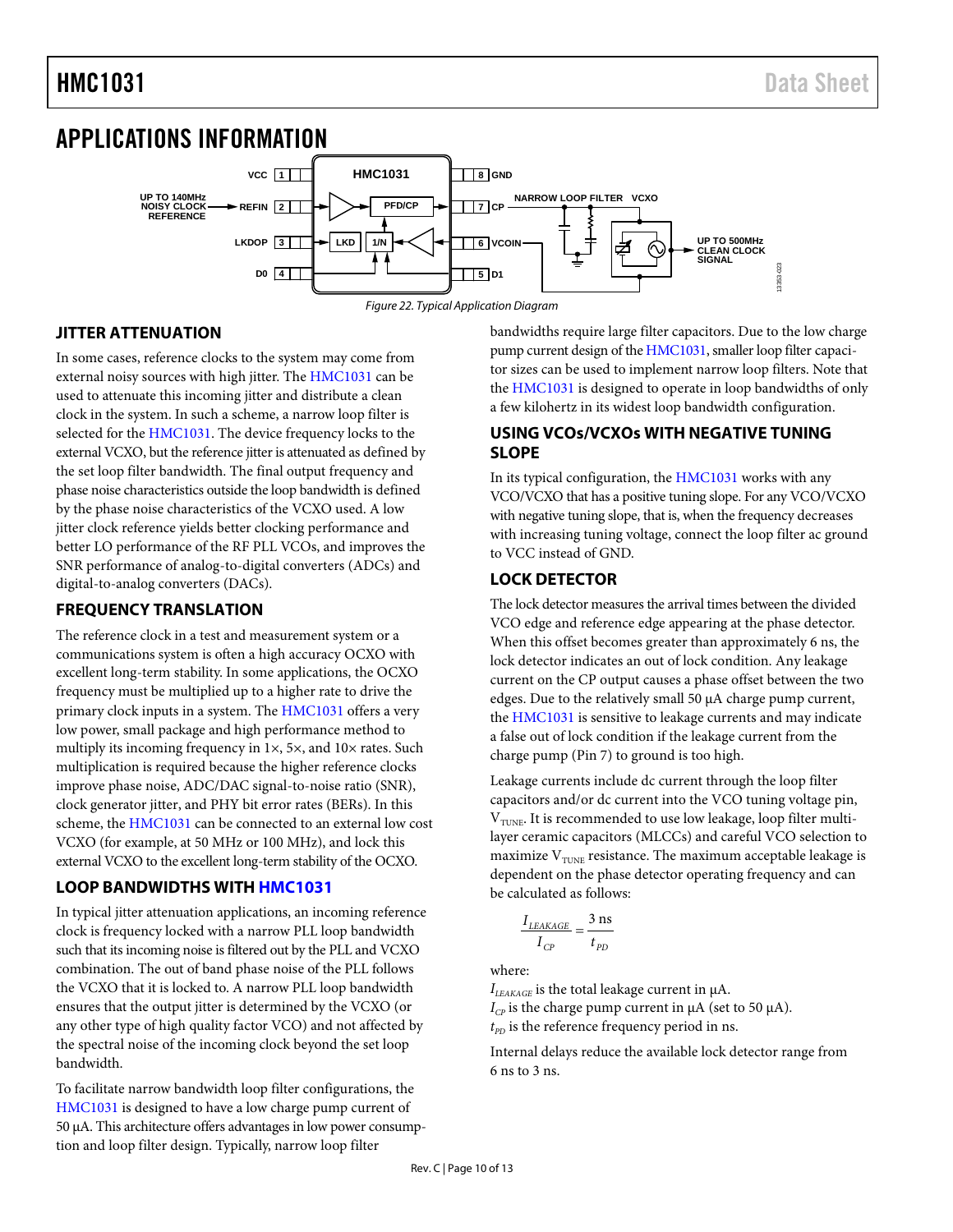## Data Sheet **HMC1031**

For example, to guarantee correct lock detector operation with a 10 MHz reference ( $t_{\text{PD}}$  = 100 ns) and no leakage into the VCO  $\rm V_{\rm TUNE}$  pin, the total capacitor leakage must be less than 1.5  $\rm \mu A.$ A typical MLCC 33 nF, 25 V loop filter capacitor has approximately 0.5 nA of leakage (Murata GRM155R71E333KA88).

## <span id="page-10-0"></span>**PRINTED CIRCUIT BOARD (PCB)**

Use a sufficient number of via holes to connect the top and bottom ground planes (se[e Figure 23\)](#page-10-1). The evaluation circuit board design is available from Analog Devices upon request.

<span id="page-10-1"></span>

*Figure 23. Evaluation PCB*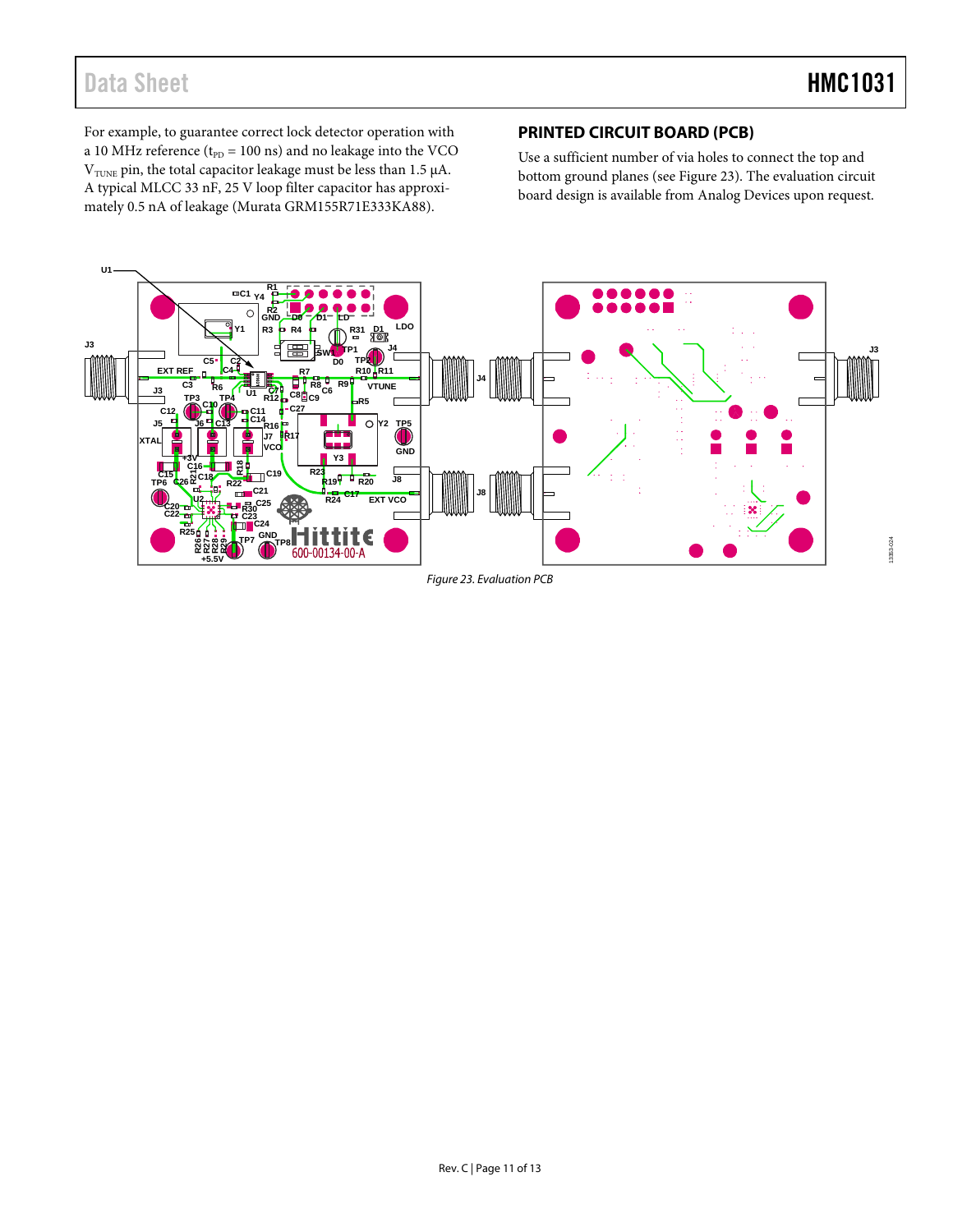## HMC1031 Data Sheet



*Figure 24. Evaluation PCB Schematic*

#### <span id="page-11-1"></span><span id="page-11-0"></span>**Table 5. Loop Filter Configuration**

| Configuration | $f_{REF}$ (MHz) | $f_{VCO}$ (MHz) | <b>Divider</b> | <b>Bandwidth (Hz)</b> | C8     | <b>R7</b>      | C <sub>9</sub>     |
|---------------|-----------------|-----------------|----------------|-----------------------|--------|----------------|--------------------|
|               | 10              | 100             | 10             | 10                    | 220 nF | 7.5 k $\Omega$ | 4.7 µF             |
|               | 10              | 50              |                | 100                   | 100 nF | 5.6 k $\Omega$ | uF                 |
|               | 10              | 50              |                | 2000                  | 300 pF | 100 $k\Omega$  | 3.9 <sub>h</sub> F |